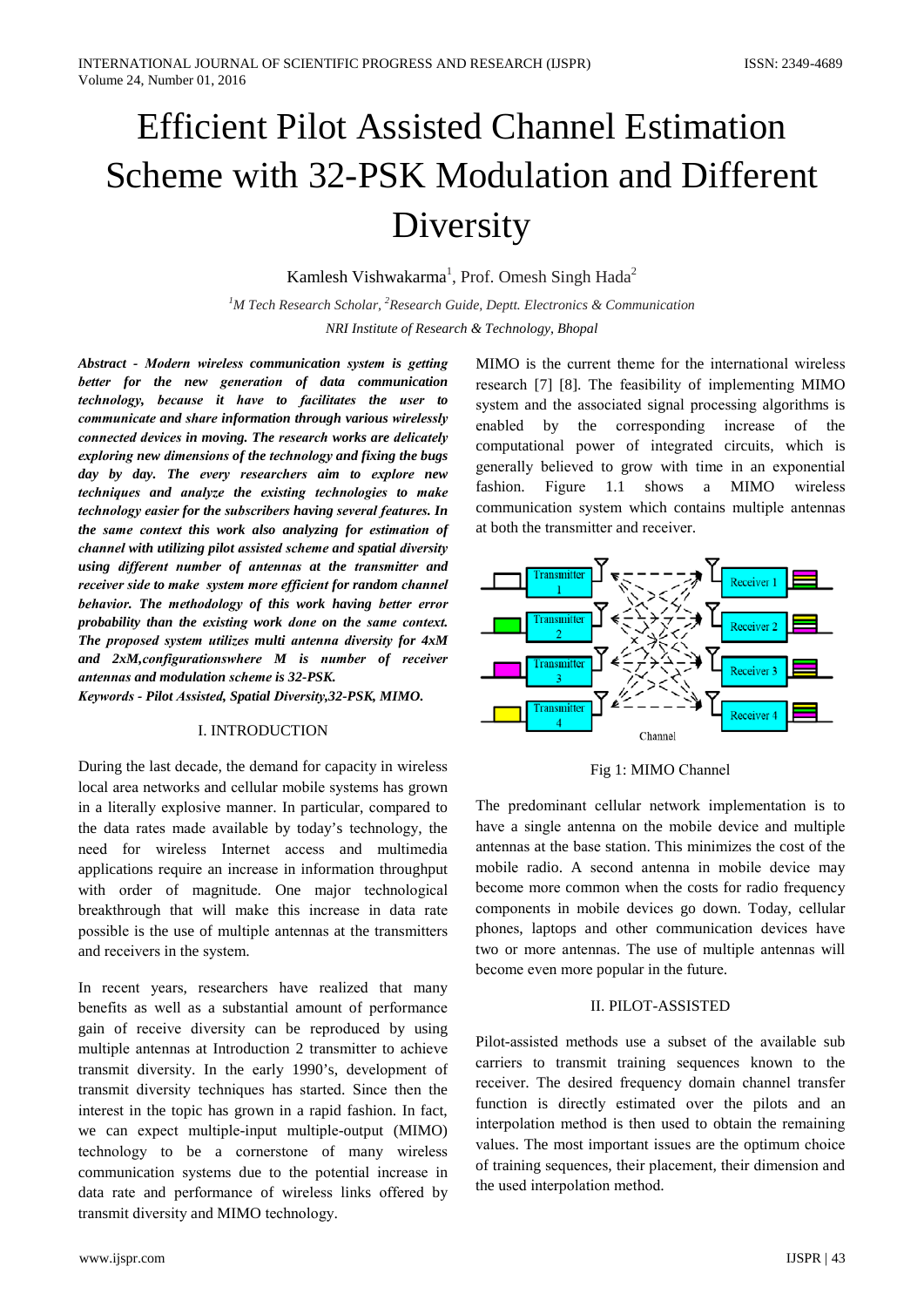The importance of the pilot pattern choice has been evidenced, by comparing in terms of BER several positioning of the pilot symbols, both in time and frequency. The number and placement of pilots in the time-frequency grid has been extensively studied, and their references. It represents an important topic, affecting not only the quality of CIR evaluation but the transmission rate as well.

#### **III. PROPOSED METHODOLOGY**



Fig. 3.2 Flow Chart

## **IV. SIMULATION OUTCOMES**

The simulation of proposed model is done and the simulation outcomes shown in this section. From the results it can be analyzed that the proposed system with different spatial diversity i.e. multiple input multiple output

(MIMO) enhances the performance of system and reduces error rate.

In Fig. 3.1 the proposed system with 10000 pilots and 32psk modulation and two transmitter antennas and two receiver antenna is implemented and the lowest BER achieved is  $2.5x10^{-4}$ . The proposed technique also compared with the previous method using 2 transmitter antennas and 1 receiver antenna using STBC which is having higher error rate than the proposed results.



Fig. 3.1 Performance Graph for 2x2 MIMO with 32-PSK and Pilot Assisted Scheme

In Fig. 3.2 the proposed system with 10000 pilots and 32psk modulation and 2 transmitter antennas and 4 receiver antenna is implemented and the lowest BER achieved is  $1.5x10^{-4}$ . The proposed technique also compared with the previous method using 2 transmitter antennas and 1 receiver antenna using STBC which is having higher error rate than the proposed results.



Fig. 3.2 Performance Graph for 2x4 MIMO with 32-PSK and Pilot Assisted Scheme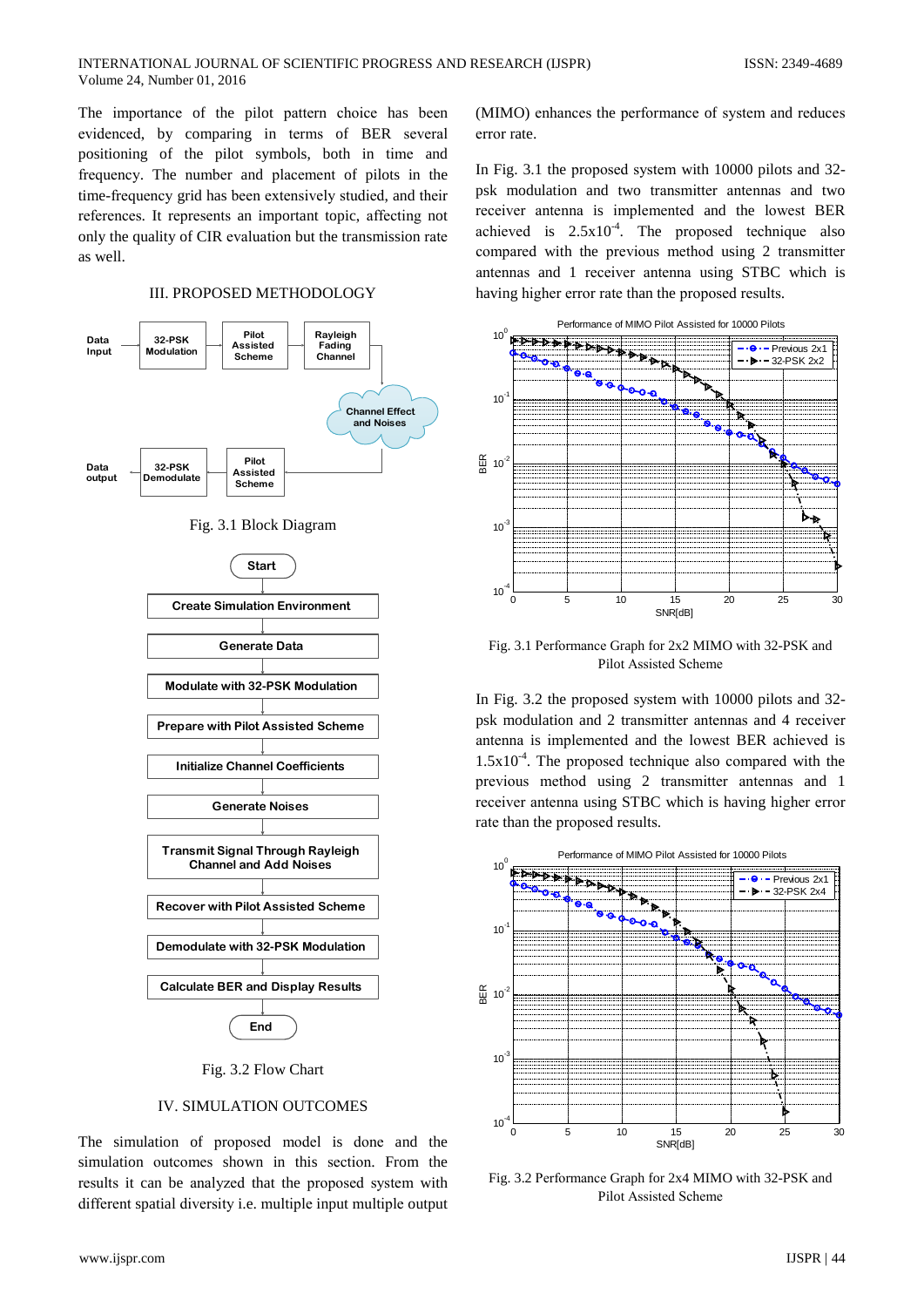In Fig. 3.3 the proposed system with 10000 pilots and 32psk modulation and 2 transmitter antennas and 6 receiver antenna is implemented and the lowest BER achieved is  $1x10^{-4}$ . The proposed technique also compared with the previous method using 2 transmitter antennas and 1 receiver antenna using STBC which is having higher error rate than the proposed results.



Fig. 3.3 Performance Graph for 2x6 MIMO with 32-PSK and Pilot Assisted Scheme

In Fig. 3.4 the proposed system with 10000 pilots and 32psk modulation and 2 transmitter antennas and 8 receiver antenna is implemented and the lowest BER achieved is  $1.5x10^{-4}$ . The proposed technique also compared with the previous method using 2 transmitter antennas and 1 receiver antenna using STBC which is having higher error rate than the proposed results.



Fig. 3.4 Performance Graph for 2x8 MIMO with 32-PSK and Pilot Assisted Scheme

In Fig. 3.5 the proposed system with 10000 pilots and 32psk modulation and 4 transmitter antennas and 2 receiver

antenna is implemented and the lowest BER achieved is  $2x10^{-4}$ . The proposed technique also compared with the previous method using 4 transmitter antennas and 1 receiver antenna using STBC which is having higher error rate than the proposed results.



Fig. 3.5 Performance Graph for 4x2 MIMO with 32-PSK and **Pilot Assisted Scheme** 

In Fig. 3.6 the proposed system with 10000 pilots and 32psk modulation and 4 transmitter antennas and 4 receiver antenna is implemented and the lowest BER achieved is  $1.5x10^{-4}$ . The proposed technique also compared with the previous method using 4 transmitter antennas and 1 receiver antenna using STBC which is having higher error rate than the proposed results.



Fig. 3.6 Performance Graph for 4x4 MIMO with 32-PSK and Pilot Assisted Scheme

Table 1 - Comparison of BER

| SNR | Existing 2x1<br>Configuration | Proposed<br>Scheme 2x8 |
|-----|-------------------------------|------------------------|
|     | 0.5365                        | 0.6922                 |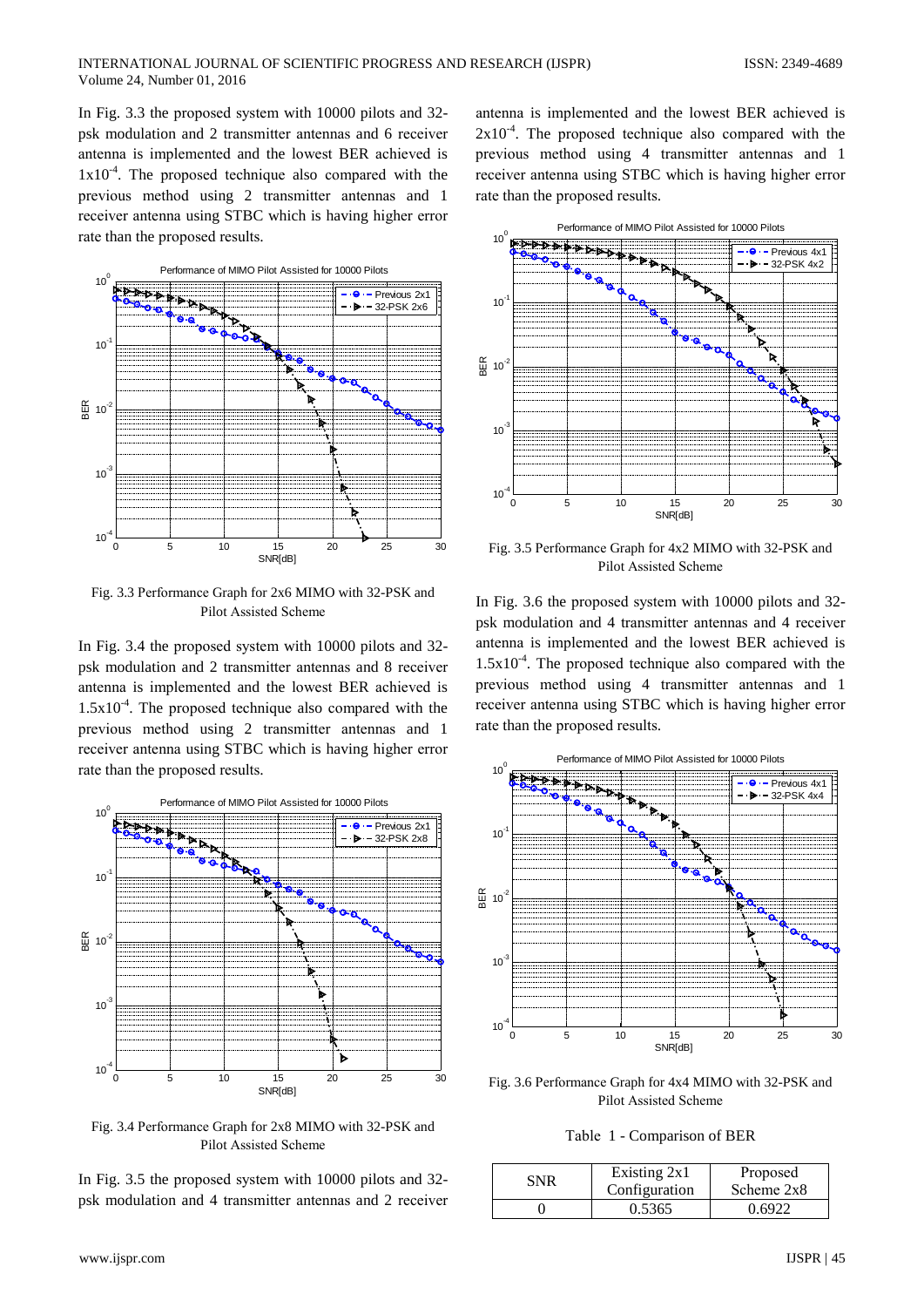#### INTERNATIONAL JOURNAL OF SCIENTIFIC PROGRESS AND RESEARCH (IJSPR) Volume 24, Number 01, 2016

| 1               | 0.4855 | 0.6630           |
|-----------------|--------|------------------|
| $\overline{c}$  | 0.4350 | 0.6192           |
| $\overline{3}$  | 0.3845 | 0.5876           |
| $\overline{4}$  | 0.3580 | 0.5422           |
| 5               | 0.3050 | 0.4918           |
| $\overline{6}$  | 0.2565 | 0.4367           |
| 7               | 0.2470 | 0.3881           |
| $\overline{8}$  | 0.1790 | 0.3305           |
| 9               | 0.1669 | 0.2727           |
| 10              | 0.1521 | 0.2230           |
| 11              | 0.1390 | 0.1706           |
| 12              | 0.1298 | 0.1291           |
| 13              | 0.1245 | 0.0930           |
| 14              | 0.0927 | 0.0587           |
| $\overline{15}$ | 0.0761 | 0.0357           |
| 16              | 0.0653 | 0.0195           |
| 17              | 0.0575 | 0.0094           |
| 18              | 0.0420 | 0.0040           |
| 19              | 0.0358 | 0.0013           |
| 20              | 0.0305 | 0.0005           |
| 21              | 0.0281 | 0.0001           |
| 22              | 0.0263 | $\mathbf{0}$     |
| 23              | 0.0202 | $\boldsymbol{0}$ |
| 24              | 0.0155 | $\boldsymbol{0}$ |
| 25              | 0.0124 | $\boldsymbol{0}$ |
| 26              | 0.0093 | $\overline{0}$   |
| 27              | 0.0077 | $\boldsymbol{0}$ |
| 28              | 0.0062 | $\boldsymbol{0}$ |
| 29              | 0.0056 | $\overline{0}$   |
| 30              | 0.0048 | $\overline{0}$   |

# V. CONCLUSION AND FUTURE SCOPE

The results of the proposed model after simulation is displayed in the previous section and the analysis of the system with BER and spatial diversity architecture used conclude that the proposed approach is better with the reduced error probability in the system. The 2xM and 4xM configuration giving better BER for higher signal power range keeping number of receivers (M) lower or equal to number of transmitters. But when number of receivers are increased than the transmitters BER for all the signal powers perform better than the existing work which was pilot assisted STBC MISO system.

The MIMO architecture shown that the performance can be better than MISO used with 32-PSK modulation, and it can be more better with efficient modulation technique like QAM instead of PSK, and the digital filtering or detections techniques will make proposed system better.

# **REFERENCES**

[1] E. Ben Slimane, S. Jarboui, Z. Ben Mabrouk and A. Bouallègue, "Pilot assisted channel estimation in MIMO-STBC systems over time-varying fading channels," Modeling and Optimization in Mobile, Ad Hoc, and Wireless Networks (WiOpt), 2014 12th International Symposium on, Hammamet, 2014, pp. 119-124.

- S. M. Alamouti, "A simple transmit diversity technique for  $\lceil 2 \rceil$ wireless communications." in IEEE Journal on Selected Areas in Communications, vol. 16, no. 8, pp. 1451-1458, Oct 1998.
- [3] V. Tarokh, H. Jafarkhani, and A. R. Calderbank, "Spacetime block codes from orthogonal designs," IEEE Trans. InfTheory, vol. 45, no. 5, pp. 1456-1467, Jul. 1999.
- M. Biguesh and A. B. Gershman, "Training-based MIMO  $[4]$ channel estimation: a study of estimator tradeoffs and optimal training signals," in IEEE Transactions on Signal Processing, vol. 54, no. 3, pp. 884-893, March 2006
- [5] J. K. Cavers, "An analysis of pilot symbol assisted modulation for Rayleigh fading channels [mobile radio]," in IEEE Transactions on Vehicular Technology, vol. 40, no. 4, pp. 686-693, Nov 1991.
- S. Ohno an G. B. Gianakis, "Average-rate optimal PSAM  $[6]$ transmissions over time-selective fading channels," IEEE Trans. Wireless Commun., vol. I, no. 4, pp. 712-720, Oct. 2002.
- K. Yu, 1. Evans, and 1. Collings, "Performance analysis of  $[7]$ pilot symbol aided QAM for Rayleigh fading channels," in Proc. IEEE ICC, New York, NY, pp. 1731-1735, May 2002.
- S.S. Ikki, S. AI-Dharrab and M. Uysal, "Error Probability  $\lceil 8 \rceil$ of OFRelaying with Pilot-Assisted Channel Estimation over Time-Varying Fading Channels," IEEE Transactions on Vehicular Technology, vol. 61, no. I, 393 - 397, 2012.
- $[9]$ Wenvu Li. Yunfei Chen  $\overline{C}$ . and Norman Beaulieu, "BEROptimization of Pilot Symbol Assisted MRC PSI for Slow Fading Channels " IEEE Communications Letters, vol. 13, no. 12, December 2009.
- [10] EijiOkamoto, Huan-BangLi, and TetsushiIkegami, "A Pilot Symbol Assisted Compensation Scheme of Fading an Frequency Offset for 16QAM," IEEE International Conference on Universal Personal Communications (ICUPC), vol. 2, pp. 921 - 924, 1998.
- [11] XiaodongCai an Georgios B. Giannaks, "Adaptive PSAM Accounting for Channel Estimation and Prediction Errors," IEEE Transactions on Wireless Communications, vol. 4, no. 1, Janary2005.
- [12] Amine Maaref an Sonia Alssa,"Optimized Rate-Adaptive PSAM for MIMO MRC Systems with Transmit and Receive CSI Imperfections," IEEE Transactions on Communications, vol. 57, no. 3, March 2009.
- [13] Wenyu Li and Norman C. Beaulieu, "Effects of Channel-Estimation Errors on Receiver Selection-Combining Schemes for Alamouti MIMO Systems With BPSI (" IEEE Transactions on Communications, vol. 54, no. I. January 2006.